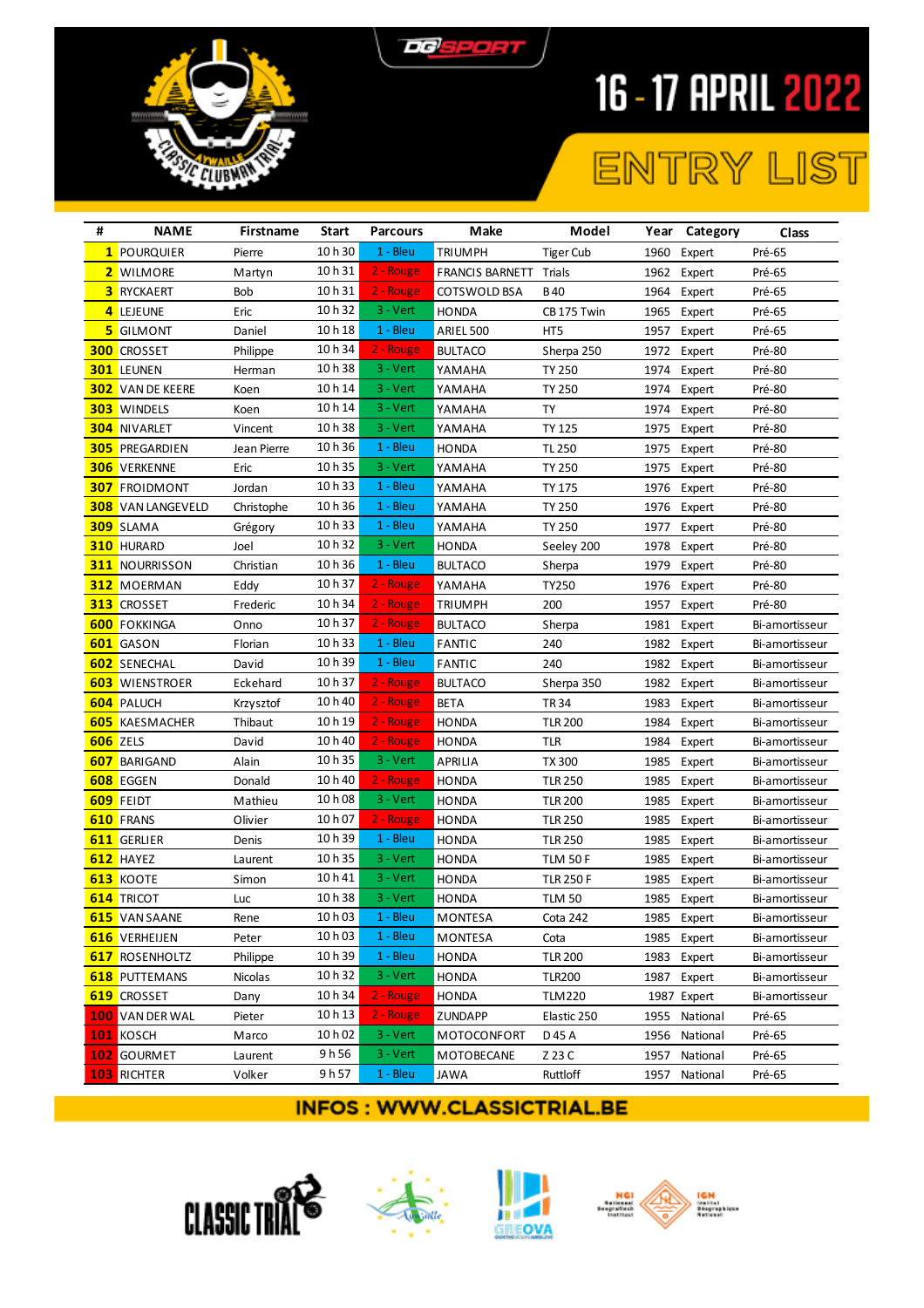



## ENTRY LIST

| 104 GILBERT            |                           | Martin     | 10 h 06 | $1 - Bleu$  | <b>BSA</b>       | Bantam           | 1958 | National      | Pré-65 |
|------------------------|---------------------------|------------|---------|-------------|------------------|------------------|------|---------------|--------|
| <b>105 HANSENNE</b>    |                           | Christophe | 10h18   | $1 - Bleu$  | <b>ZUNDAPP</b>   | Elastic 250      | 1958 | National      | Pré-65 |
| <b>106</b> MUMMERY     |                           | Doug       | 10h09   | $1 - Bleu$  | <b>NORTON</b>    | Norbsa 500T      | 1959 | National      | Pré-65 |
| 107 SCHAAF             |                           | Werner     | 10h20   | $3 - Vert$  | CZ               | 250              | 1961 | National      | Pré-65 |
| <b>108 SATTLER</b>     |                           | Bernd      | 10 h 20 | $3 - V$ ert | <b>BMW</b>       | R 26             | 1962 | National      | Pré-65 |
|                        | <b>109 VAN BETSBRUGGE</b> | Vincent    | 10 h 14 | $3 - Vert$  | <b>BSA</b>       | Dryton 350       | 1962 | National      | Pré-65 |
| <b>110 BAUMGARTEN</b>  |                           | Henning    | 10 h 20 | $3 - Vert$  | CZ               | 250              | 1963 | National      | Pré-65 |
| <b>111</b> DE KLERK JR |                           | Jan        | 9 h 53  | $3 - Vert$  | <b>TRIUMPH</b>   | 3 TA             | 1963 | National      | Pré-65 |
| <b>112</b> FLECKNEY    |                           | Gary       | 9h46    | 2 - Rouge   | DOT              | Trials           | 1963 | National      | Pré-65 |
| 113 GRINTER            |                           | Steve      | 10 h 07 | 2 - Rouge   | ROYAL ENFIELD    | Crusader         | 1963 | National      | Pré-65 |
| <b>114</b> OKOŃ        |                           | Michał     | 10h21   | $1 - Bleu$  | <b>WSK</b>       | MR 16            | 1963 | National      | Pré-65 |
| <b>115 BAKKERS</b>     |                           | Jos        | 10h22   | 2 - Rouge   | <b>BSA</b>       | <b>B40</b>       | 1964 | National      | Pré-65 |
| 116 BRAAM              |                           | Herbert    | 10h21   | $1 - Bleu$  | CZ               | 475              | 1964 | National      | Pré-65 |
| 117 BROWN              |                           | Alan       | 10 h 09 | $1 - Bleu$  | <b>TRIUMPH</b>   | Tiger cub        | 1964 | National      | Pré-65 |
| 118 CLARKE             |                           | Neil       | 9h46    | 2 - Rouge   | <b>DOT</b>       | Trials           | 1964 | National      | Pré-65 |
| <b>119 GADEYNE</b>     |                           | Jacques    | 10h18   | 1 - Bleu    | <b>JAMES</b>     | Commando 250     | 1964 | National      | Pré-65 |
| 120 GEURTSEN           |                           | Pé         | 10 h 16 | 2 - Rouge   | <b>BSA</b>       | <b>B40</b>       | 1964 | National      | Pré-65 |
| 121 SERVAIS            |                           | Jean-Pol   | 9h58    | 2 - Rouge   | <b>JAWA</b>      | 175              | 1964 | National      | Pré-65 |
| 122 BROWN              |                           | James      | 10h09   | 1 - Bleu    | <b>TRIUMPH</b>   | <b>Tiger Cub</b> | 1965 | National      | Pré-65 |
| <b>123</b> SCHREIBER   |                           | Walter     | 10h21   | $1 - Bleu$  | CZ               | 450              | 1967 | National      | Pré-65 |
| <b>124 FAIVRE</b>      |                           | Bernard    | 10 h 03 | $1 - Bleu$  | PEUGEOT          | TC4              | 1953 | National      | Pré-65 |
| <b>400 SUTTER</b>      |                           | Olivier    | 10 h 13 | 2 - Rouge   | <b>MOTOGUZZI</b> | Stornello        | 1969 | National      | Pré-80 |
| 401 VAN DER WAL        |                           | Pierre     | 10 h 13 | 2 - Rouge   | MONTESA          | Cota             | 1972 | National      | Pré-80 |
| <b>402 PAPILLAULT</b>  |                           | Dominique  | 10h16   | 2 - Rouge   | <b>BULTACO</b>   | Campéon          | 1973 | National      | Pré-80 |
| <b>403</b> SCHÖNHERR   |                           | Bernd      | 10 h 12 | $1 - Bleu$  | OSSA             | <b>MAR</b>       | 1973 | National      | Pré-80 |
| 404 ERNST              |                           | Michael    | 10h12   | $1 - Bleu$  | MAJESTY          | <b>TY 320</b>    | 1974 | National      | Pré-80 |
| 405 BORNE              |                           | Erik       | 10h22   | 2 - Rouge   | YAMAHA           | Ty 250           | 1975 | National      | Pré-80 |
| 406 JAUBIN             |                           | Eric       | 10h 19  | 2 - Rouge   | YAMAHA           | <b>TY 250</b>    | 1975 | National      | Pré-80 |
| 407 VAN VOOREN         |                           | Paul       | 10h11   | $3 - Vert$  | YAMAHA           | Ty 250           | 1975 | National      | Pré-80 |
| 408 BAATZ              |                           | Marc       | 10 h 02 | $3 - Vert$  | <b>HONDA</b>     | <b>TL 125</b>    | 1976 | National      | Pré-80 |
| 409 DEFAWES            |                           | Ludovic    | 10h22   | 2 - Rouge   | YAMAHA           | TY               | 1976 | National      | Pré-80 |
| 410 GOERGEN            |                           | Serge      | 10 h 02 | $3 - V$ ert | <b>HONDA</b>     | <b>TL 250</b>    | 1976 | National      | Pré-80 |
| 411 GÖRLICH            |                           | Ralf       | 10h 12  | $1 - Bleu$  | YAMAHA           | <b>TY 250</b>    | 1976 | National      | Pré-80 |
| 412 HUYNEN             |                           | Pierre     | 9 h 54  | $1 - Bleu$  | YAMAHA           | <b>TY 250</b>    | 1976 | National      | Pré-80 |
| 413 SEMES              |                           | Olivier    | 10 h 05 | $3 - Vert$  | YAMAHA           | <b>TY 175</b>    |      | 1976 National | Pré-80 |
| 414 THEILLAC           |                           | Thierry    | 9h57    | 1 - Bleu    | YAMAHA           | <b>TY 125</b>    |      | 1976 National | Pré-80 |
| <b>415 CYTE</b>        |                           | Philippe   | 10 h 23 | $3 - Vert$  | <b>BULTACO</b>   | Sherpa           | 1977 | National      | Pré-80 |
| 416 JACOBSEN           |                           | Marco      | 10 h 05 | 3 - Vert    | MONTESA          | Cota 348         | 1977 | National      | Pré-80 |
| 417 RENARD             |                           | Michel     | 10h23   | $3 - Vert$  | <b>MONTESA</b>   | Cota 348         | 1977 | National      | Pré-80 |
| 418 SERVAIS            |                           | Carlo      | 10h05   | 3 - Vert    | MONTESA          | Cota 348         | 1977 | National      | Pré-80 |
| <b>419</b> TAGHON      |                           | Filip      | 10h11   | 3 - Vert    | <b>BULTACO</b>   | Sherpa 350       | 1977 | National      | Pré-80 |
| 420 ANDERSEN           |                           | Michael    | 10h15   | $1 - Bleu$  | <b>HONDA</b>     | <b>RS 200</b>    | 1978 | National      | Pré-80 |
| 421 POIRIER            |                           | Regis      | 10 h 10 | 2 - Rouge   | YAMAHA           | <b>TY 250</b>    | 1977 | National      | Pré-80 |
| 422 DEREMARQUE         |                           | Jean-Paul  | 10 h 10 | 2 - Rouge   | YAMAHA           | TY               | 1974 | National      | Pré-80 |
|                        |                           |            |         |             |                  |                  |      |               |        |







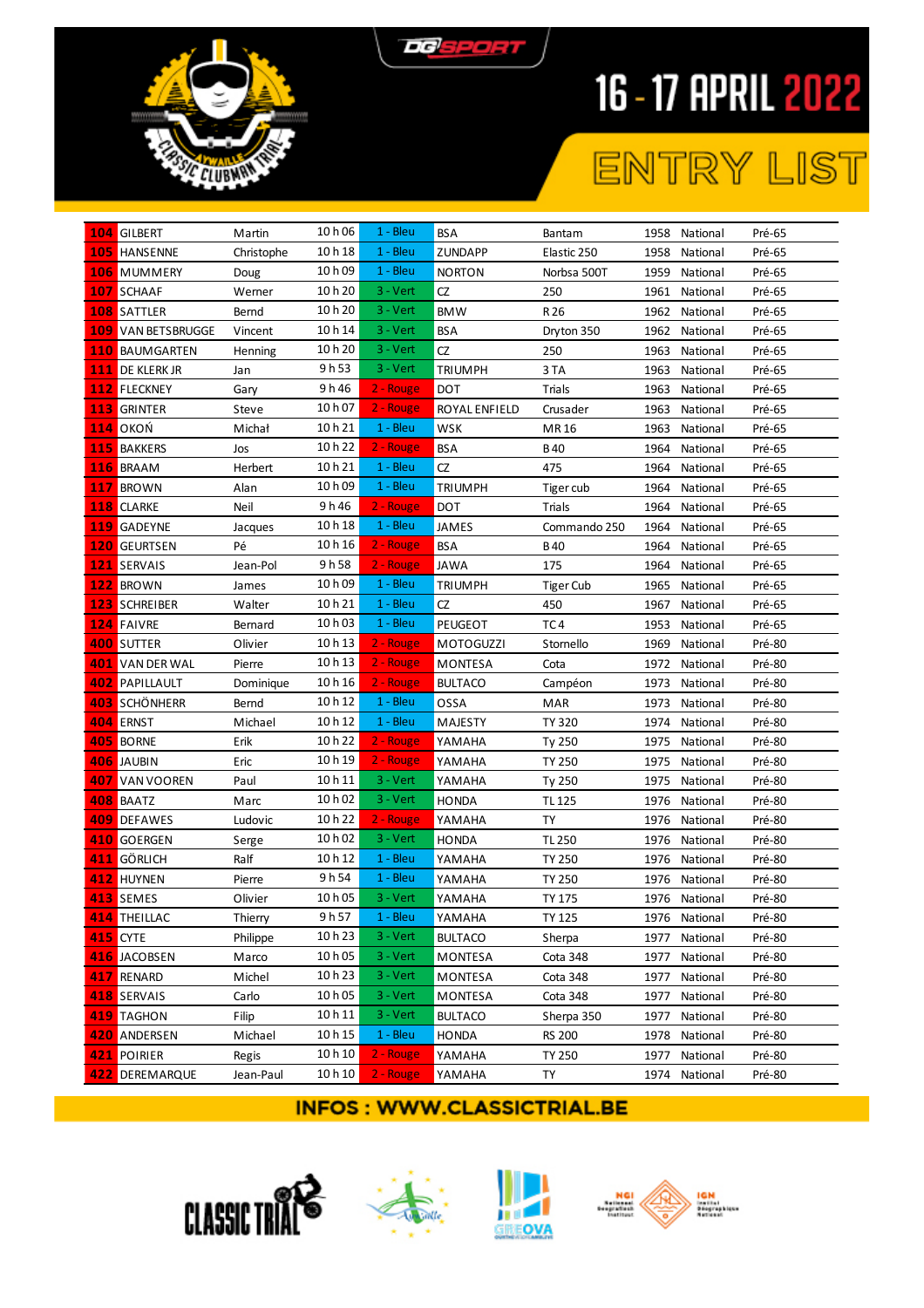



## ENTRY LIST

| 423 TAPPENHÖLTER          | Lewis     | 10 h 15 | $1 - Bleu$ | YAMAHA              | Τy             |      | 1978 National          | Pré-80         |
|---------------------------|-----------|---------|------------|---------------------|----------------|------|------------------------|----------------|
| 424 VAN DE WEYER          | Johan     | 10 h 31 | 2 - Rouge  | <b>HONDA</b>        | <b>RS200</b>   | 1978 | National               | Pré-80         |
| 700 COLLA                 | Bastien   | 10h23   | $3 - Vert$ | <b>MONTESA</b>      | 349            | 1980 | National               | Bi-amortisseur |
| <b>701 NIECHOJ</b>        | Axel      | 10 h 24 | $1 - Bleu$ | SWM                 | 350            | 1980 | National               | Bi-amortisseur |
| <b>702</b> CHEETHAM       | Tim       | 10 h 24 | $1 - Bleu$ | <b>FANTIC</b>       | 200            | 1981 | National               | Bi-amortisseur |
| <b>703 CORTEIL</b>        | Alain     | 10 h 24 | $1 - Bleu$ | <b>FANTIC</b>       | 240            | 1981 | National               | Bi-amortisseur |
| <b>704 GEURTSEN</b>       | Gertjan   | 10 h 25 | 2 - Rouge  | MONTESA             | Cota 200       | 1981 | National               | Bi-amortisseur |
| <b>705 BONESIRE</b>       | Denis     | 9 h 58  | 2 - Rouge  | <b>FANTIC</b>       | 240 PRO        | 1982 | National               | Bi-amortisseur |
| <b>706</b> COLICCHIO      | Mario     | 10 h 25 | 2 - Rouge  | <b>FANTIC</b>       | 240            | 1982 | National               | Bi-amortisseur |
| 707 DETRY                 | Etienne   | 10 h 01 | 2 - Rouge  | <b>FANTIC</b>       | 200            | 1982 | National               | Bi-amortisseur |
| <b>708 GOSSIEAU</b>       | Christian | 10h01   | 2 - Rouge  | <b>FANTIC</b>       | 240            | 1982 | National               | Bi-amortisseur |
| <b>709 HAUSHERR</b>       | Francois  | 10 h 25 | 2 - Rouge  | <b>FANTIC</b>       | 240            | 1982 | National               | Bi-amortisseur |
| 710 LEBRUN                | Christian | 10 h 04 | 2 - Rouge  | <b>FANTIC</b>       | 240            | 1982 | National               | Bi-amortisseur |
| 711 MASETIG               | Luciano   | 10h26   | $3 - Vert$ | <b>FANTIC</b>       | 240            | 1982 | National               | Bi-amortisseur |
| 712 DETRY                 | Pierre    | 10 h 04 | 2 - Rouge  | <b>FANTIC</b>       | 240            | 1983 | National               | Bi-amortisseur |
| <b>713 DREESSEN</b>       | Romain    | 9h 55   | 2 - Rouge  | <b>FANTIC MOTOR</b> | 240            | 1983 | National               | Bi-amortisseur |
| <b>714</b> LAURENT        | Pierre    | 10 h 17 | $3 - Vert$ | <b>FANTIC</b>       | 240            | 1983 | National               | Bi-amortisseur |
| <b>715</b> SAUNDERS       | John      | 10h26   | $3 - Vert$ | <b>HONDA</b>        | <b>TLR 200</b> | 1983 | National               | Bi-amortisseur |
| <b>716</b> VAN ONACKER    | Helmut    | 10h26   | $3 - Vert$ | <b>HONDA</b>        | <b>TLR 200</b> | 1983 | National               | Bi-amortisseur |
| <b>717 MATHY</b>          | Stephane  | 10 h 27 | $1 - Bleu$ | MONTESA             | Cota 242       | 1984 | National               | Bi-amortisseur |
| <b>718</b> SEOANE MORENTE | Carlos    | 10 h 27 | $1 - Bleu$ | <b>FANTIC</b>       | 240            | 1984 | National               | Bi-amortisseur |
| <b>719</b> PAWLIK         | Klaus     | 10 h 15 | $1 - Bleu$ | <b>FANTIC</b>       | 300            | 1984 | National               | Bi-amortisseur |
| <b>720 RÜHRUP</b>         | Ulrich    | 10h27   | $1 - Bleu$ | <b>FANTIC</b>       | 300            | 1984 | National               | Bi-amortisseur |
| <b>721 SAUNDERS</b>       | William   | 10 h 28 | 2 - Rouge  | <b>HONDA</b>        | <b>TLR 200</b> | 1984 | National               | Bi-amortisseur |
| <b>722</b> VERVOORT       | Gust      | 10h28   | 2 - Rouge  | <b>HONDA</b>        | <b>TLR 250</b> | 1984 | National               | Bi-amortisseur |
| <b>723 XEMARD</b>         | Eric      | 9 h 45  | $1 - Bleu$ | <b>FANTIC</b>       | <b>240 PRO</b> | 1984 | National               | Bi-amortisseur |
| 724 FEIDT                 | Martin    | 10 h 08 | $3 - Vert$ | <b>HONDA</b>        | <b>TLR 200</b> | 1985 | National               | Bi-amortisseur |
| <b>725</b> FINIELS        | Jean      | 10 h 28 | 2 - Rouge  | HONDA               | <b>TLR 250</b> | 1985 | National               | Bi-amortisseur |
| 726 KAESMACHER            | Bernard   | 10 h 19 | 2 - Rouge  | <b>HONDA</b>        | <b>TLR</b>     | 1985 | National               | Bi-amortisseur |
| <b>727 VAN SAANE</b>      | Mart      | 10 h 00 | $1 - Bleu$ | <b>MONTESA</b>      | Cota 242       | 1985 | National               | Bi-amortisseur |
| <b>728</b> DE GRAAF       | Martin    | 10 h 16 | 2 - Rouge  | <b>HONDA</b>        | <b>TLR 250</b> | 1986 | National               | Bi-amortisseur |
| <b>729 DEBROUX</b>        | Alexandre | 10 h 29 | $3 - Vert$ | YAMAHA              | TY 250 Mono    | 1986 | National               | Bi-amortisseur |
| <b>730 DREZE</b>          | Benoit    | 10h 29  | $3 - Vert$ | <b>HONDA</b>        | Reflex         | 1987 | National               | Bi-amortisseur |
| <b>731 GOSET</b>          | Claude    | 10 h 04 | 2 - Rouge  | <b>HONDA</b>        | TLR            | 1983 | National               | Bi-amortisseur |
| <b>732</b> VANDERSCHUREN  | Charles   | 10h 29  | $3 - Vert$ | <b>FANTIC</b>       | 240            |      | 1987 National          | Bi-amortisseur |
| <b>733 SARRAILH</b>       | Thierry   | 10 h 30 | 1 - Bleu   | YAMAHA              | TY             |      | 1984 National          | Bi-amortisseur |
| <b>734 RIGONDAUD</b>      | Dominique | 10 h 17 | 3 - Vert   | <b>SWM</b>          | 320            |      | 1981 National          | Bi-amortisseur |
| <b>735 TRIFFAUX</b>       | Robert    | 9 h 52  | 2 - Rouge  | <b>FANTIC MOTOR</b> | 240            |      | 1984 National          | Bi-amortisseur |
| <b>736 DELSEMME</b>       | Philippe  | 10 h 30 | $1 - Bleu$ | BETA                | Trial          |      | 1981 National          | Bi-amortisseur |
| <b>737 JOBKENNE</b>       | Fred      | 10 h 17 | 3 - Vert   | <b>HONDA</b>        | <b>TLR 200</b> |      | 1985 National          | Bi-amortisseur |
| <b>738 BEGA</b>           | Christian | 10 h 08 | 3 - Vert   | <b>FANTIC</b>       | 240            |      | 1981 National          | Bi-amortisseur |
| <b>200</b> DE KLERK       | Jan       | 9 h 53  | 3 - Vert   | <b>NORTON</b>       | 16 H           |      | 1940 Randonneur Pré-65 |                |
| 201 JANSSENS              | Bart      | 9 h 30  | $1 - Bleu$ | JAMES               | Trial 250      | 1963 | Randonneur Pré-65      |                |
| <b>202</b> DEBUCQUOY      | Michel    | 9 h 45  | $1 - Bleu$ | MOTOBECANE          | ZCM            |      | 1951 Randonneur Pré-65 |                |







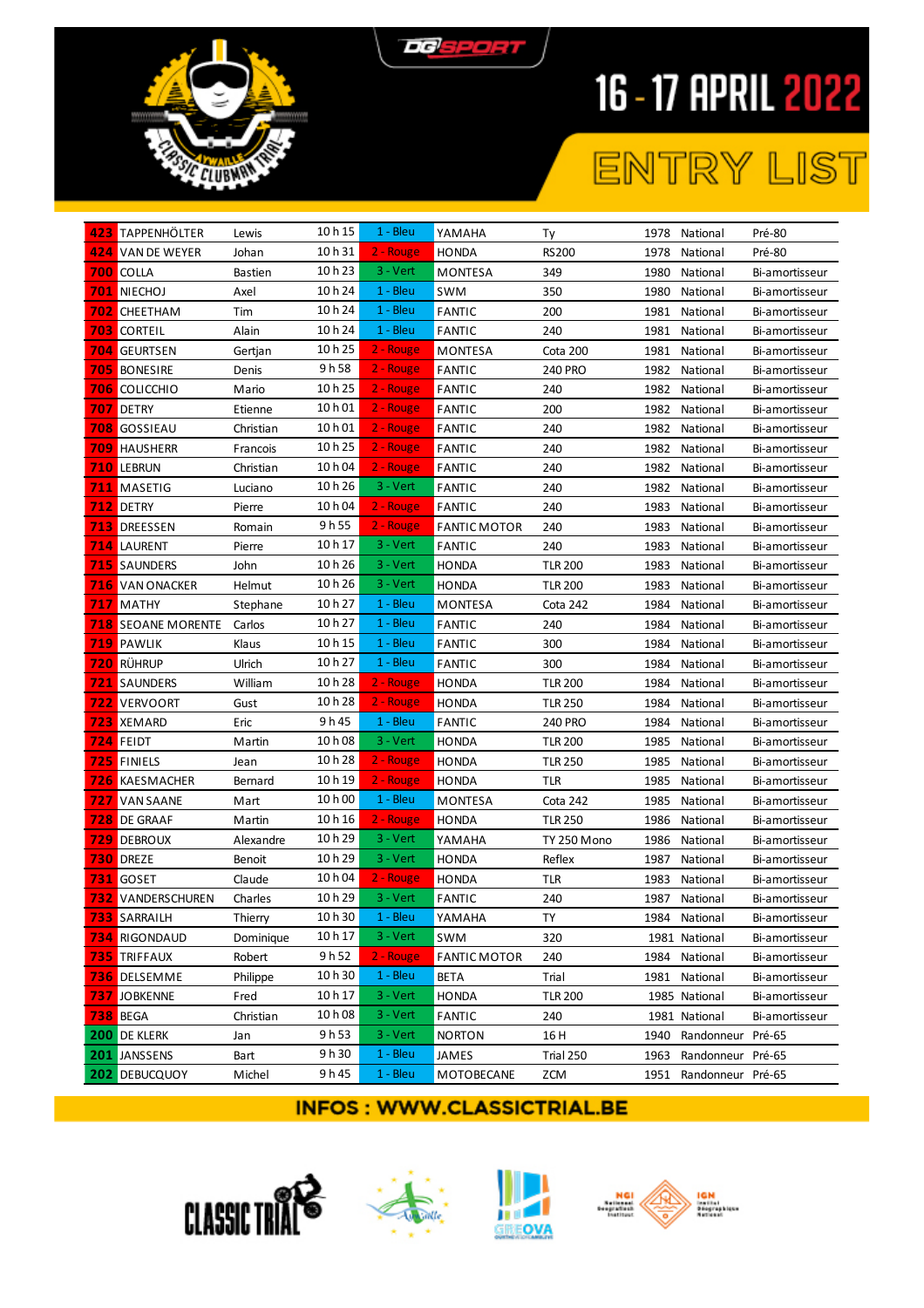



## ENTRY LIST

| 203 CORNES               | Geoffrey     | 9 h 30  | $1 - Bleu$  | <b>MATCHLESS</b>    | G80C                   |      | 1964 Randonneur Pré-65 |                           |
|--------------------------|--------------|---------|-------------|---------------------|------------------------|------|------------------------|---------------------------|
| 204 BERTRAND             | Fred         | 9 h 58  | 2 - Rouge   | <b>TRIUMPH</b>      | <b>Cub 200</b>         |      | Randonneur Pré-65      |                           |
| 205 VAN DER HAM          | Rob          | 9 h 53  | $3 - Vert$  | <b>MATCHLESS</b>    | G3C                    | 1953 | Randonneur Pré-65      |                           |
| <b>206 VERMEULEN</b>     | Martien      | 9h 56   | $3 - Vert$  | FN                  | M 13                   | 1953 | Randonneur Pré-65      |                           |
| <b>207 WHITE</b>         | Dave         | 9h30    | 1 - Bleu    | ARIEL               | HT 5 Short Stroke 1953 |      | Randonneur Pré-65      |                           |
| <b>208 THIBAUT</b>       | Christian    | 9 h 31  | 2 - Rouge   | <b>NORTON</b>       | 19 T                   | 1954 | Randonneur Pré-65      |                           |
| <b>209 VANHOUTTE</b>     | Mario        | 9 h 31  | 2 - Rouge   | MOTOBECANE          | Tobec                  | 1954 | Randonneur Pré-65      |                           |
| <b>210 NICTOU</b>        | Jean-Jacques | 9h45    | $1 - Bleu$  | ARIEL               | HTT                    | 1958 | Randonneur Pré-65      |                           |
| 211 WEEINK               | Peter        | 9h 56   | $3 - Vert$  | <b>TRIUMPH</b>      | <b>Tiger Cub</b>       | 1958 | Randonneur Pré-65      |                           |
| 212 RAMPLEE              | Dick         | 9 h 46  | 2 - Rouge   | <b>TRIUMPH</b>      | C 15                   | 1959 | Randonneur Pré-65      |                           |
| 213 RINGENIER            | Gerwin       | 9 h 31  | 2 - Rouge   | <b>GILERA</b>       | 124                    | 1960 | Randonneur Pré-65      |                           |
| 214 BROWN                | Stuart       | 10 h 06 | 1 - Bleu    | <b>HONDA</b>        | Macal                  | 1961 | Randonneur Pré-65      |                           |
| <b>215 COUVELANCE</b>    | Albert       | 9 h 32  | $3 - Vert$  | <b>BSA</b>          | B 40                   | 1962 | Randonneur Pré-65      |                           |
| 216 SALCH                | Johannes     | 9 h 32  | $3 - Vert$  | <b>NORIEL</b>       | 500                    | 1962 | Randonneur Pré-65      |                           |
| 217 VAN HOMOET           | Chris        | 9 h 32  | $3 - Vert$  | <b>KREIDLER</b>     | Florett                | 1962 | Randonneur Pré-65      |                           |
| <b>218 BULL</b>          | John         | 9 h 49  | 2 - Rouge   | DOT                 | Trials                 | 1963 | Randonneur Pré-65      |                           |
| 219 CLARKE               | Karen        | 9 h 49  | 2 - Rouge   | <b>BSA</b>          | Bantam                 | 1963 | Randonneur Pré-65      |                           |
| 220 FIEMS                | Wim          | 10 h 11 | $3 - Vert$  | <b>BSA</b>          | Dryton 350             | 1963 | Randonneur Pré-65      |                           |
| 221 GREENLAND            | George       | 9h49    | 2 - Rouge   | <b>BSA</b>          | Bantam                 | 1963 | Randonneur Pré-65      |                           |
| 222 LEDUC                | Raymond      | 9 h 33  | $1 - Bleu$  | COTTON              | 250                    | 1963 | Randonneur Pré-65      |                           |
| <b>223 VANHOUTTE</b>     | Marc         | 9 h 33  | $1 - Bleu$  | <b>BSA</b>          | C 15                   | 1963 | Randonneur Pré-65      |                           |
| 224 CUGNIET              | Eric         | 9h48    | 1 - Bleu    | <b>BSA</b>          | B44                    | 1964 | Randonneur Pré-65      |                           |
| 225 FRANKEN              | Heinz        | 9 h 33  | $1 - Bleu$  | <b>JAWA</b>         | Ruttloff               | 1964 | Randonneur Pré-65      |                           |
| 226 LEUNEN               | Herman (Sr.) | 9 h 50  | $3 - Vert$  | <b>BULTACO</b>      | Sherpa                 | 1964 | Randonneur Pré-65      |                           |
| 227 MAGHERMAN            | Jan          | 9 h 34  | 2 - Rouge   | <b>BSA</b>          | B 40 Drayton           | 1964 | Randonneur Pré-65      |                           |
| 228 PRUNET               | Luc          | 9 h 48  | $1 - Bleu$  | <b>BSA</b>          | B 40                   | 1964 | Randonneur Pré-65      |                           |
| 229 TAVERNE              | Vincent      | 9 h 34  | 2 - Rouge   | <b>BSA</b>          | <b>B40</b>             | 1965 | Randonneur Pré-65      |                           |
| <b>500 QUIRIN</b>        | Renaud       | 9 h 34  | 2 - Rouge   | YAMAHA              | <b>TY 175</b>          |      | 1977 Randonneur Pré-80 |                           |
| <b>501 MULLIE</b>        | Jean-Pierre  | 9 h 47  | $3 - Vert$  | OSSA                | <b>MAR 250</b>         | 1975 | Randonneur Pré-80      |                           |
| 502 COOLZAET             | Philippe     | 9 h 35  | $3 - Vert$  | MONTESA             | Cota 348               | 1976 | Randonneur Pré-80      |                           |
| <b>503 FROIDMONT</b>     | Jean Pierre  | 9 h 54  | 1 - Bleu    | YAMAHA              | <b>TY 250</b>          | 1976 | Randonneur Pré-80      |                           |
| <b>504 VAN LANGEVELD</b> | Claude       | 9 h 35  | $3 - Vert$  | YAMAHA              | <b>TY 250</b>          | 1976 | Randonneur Pré-80      |                           |
| 505 COLLA                | Yvan         | 9 h 35  | $3 - V$ ert | YAMAHA              | TY                     | 1977 | Randonneur Pré-80      |                           |
| <b>506 FORTIN</b>        | Eric         | 9 h 57  | 1 - Bleu    | <b>BULTACO</b>      | T 350                  | 1977 | Randonneur Pré-80      |                           |
| <b>507 HERBIGNEAUX</b>   | Joëlle       | 9 h 36  | $1 - Bleu$  | <b>BULTACO</b>      | Sherpa 350             |      | 1977 Randonneur Pré-80 |                           |
| <b>508 MONET</b>         | Regis        | 9h55    | 2 - Rouge   | HONDA               | TLR                    |      | 1979 Randonneur Pré-80 |                           |
| <b>509 RONZIERE</b>      | Jean-Claude  | 9 h 36  | $1 - Bleu$  | <b>SEELEY HONDA</b> | Seeley 200             | 1979 | Randonneur Pré-80      |                           |
| <b>510 SCHMITZ</b>       | Peter        | 9 h 36  | $1 - Bleu$  | YAMAHA              | <b>TY 175</b>          | 1979 | Randonneur Pré-80      |                           |
| <b>511 TREPTOW</b>       | Klaus        | 9 h 37  | 2 - Rouge   | YAMAHA              | <b>TY 250</b>          | 1979 | Randonneur Pré-80      |                           |
| <b>512 PIROTTE</b>       | Fabrice      | 9 h 37  | 2 - Rouge   | OSSA                | <b>MAR 250</b>         | 1972 | Randonneur Pré-80      |                           |
| <b>513 BOVY</b>          | Philippe     | 9 h 37  | 2 - Rouge   | YAMAHA              | TY 175                 | 1975 | Randonneur Pré-80      |                           |
| <b>514 TAYLOR</b>        | Christophe   | 9 h 38  | $3 - V$ ert | YAMAHA              | TY                     | 1976 | Randonneur Pré-80      |                           |
| 800 AREND                | Romain       | 9 h 59  | $3 - V$ ert | <b>BEAMISH</b>      | <b>RL 250</b>          | 1980 |                        | Randonneur Bi-amortisseur |